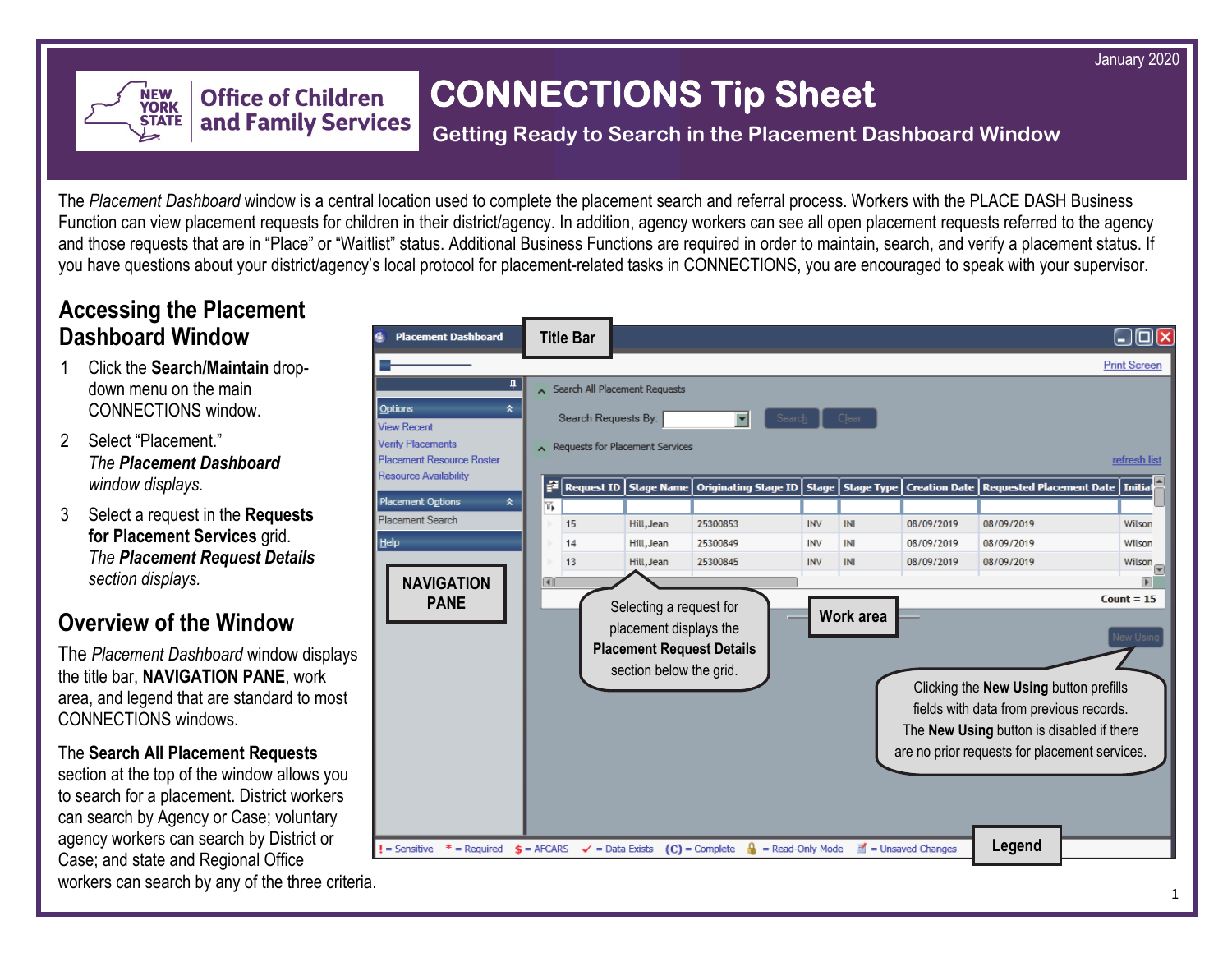# **The NAVIGATION PANE Options**

The **NAVIGATION PANE** on the *Placement Dashboard* window has three sections: **Options**, **Child Options**, and **Placement Options**. The links in these sections provide you with resources to assist you in placing a child with the best-fit resource.

| Options                      | <b>Options</b>                                                                                                                          |
|------------------------------|-----------------------------------------------------------------------------------------------------------------------------------------|
| <b>View Recent</b>           | Links in the Options section allow you to verify placements and choose from various ways of viewing search results and placement data.  |
| Verify Placements            | For example, the View Recent link displays placement requests from within the last 30 days (including closed requests). The same link   |
| Placement Resource Roster    | changes to "View Active," which displays all active placements.                                                                         |
| Resource Availability        |                                                                                                                                         |
| Child Options                | <b>Child Options</b>                                                                                                                    |
| <b>Child Characteristics</b> | Links in the Child Options section allow you to record child-specific information for the placement request. The MAINT PLACE Business   |
| Prior Placements - Child     | Function is required to access these links.                                                                                             |
| <b>Placement Evaluation</b>  |                                                                                                                                         |
| <b>Special Restrictions</b>  | <b>Placement Options</b>                                                                                                                |
| <b>Placement Options</b>     | Links in the Placement Options section provide access to search and match functions. The Priority Criteria link allows you to view      |
| <b>Priority Criteria</b>     | characteristics recorded for the child(ren). The Placement Search link, which is enabled when the Request Status is "Ready for Search," |
| <b>Placement Search</b>      | conducts a search for resources and displays them in the Placement Resource Search Results window. The Referral Detail link allows      |
| <b>Referral Detail</b>       | you to view or maintain referrals for each placement request. Refer to pages 3 and 4 for additional information on these links.         |
|                              |                                                                                                                                         |

# **Reviewing Resource Search Parameters**

The **Resource Search Parameters** section is used to narrow the pool of resources when considering placement options. All fields in this section are modifiable when the Request Status is "In-Process" or when the worker has a specific Business Function.

The **Search Type** field is where you choose the type of search to perform:

- A "Multi-Facility" search compares the criteria in the request to the services provided at the available resources and returns the most likely resources.
- An "Exact" search allows you to search for a specific (known) resource when it has been determined as the most appropriate resource.

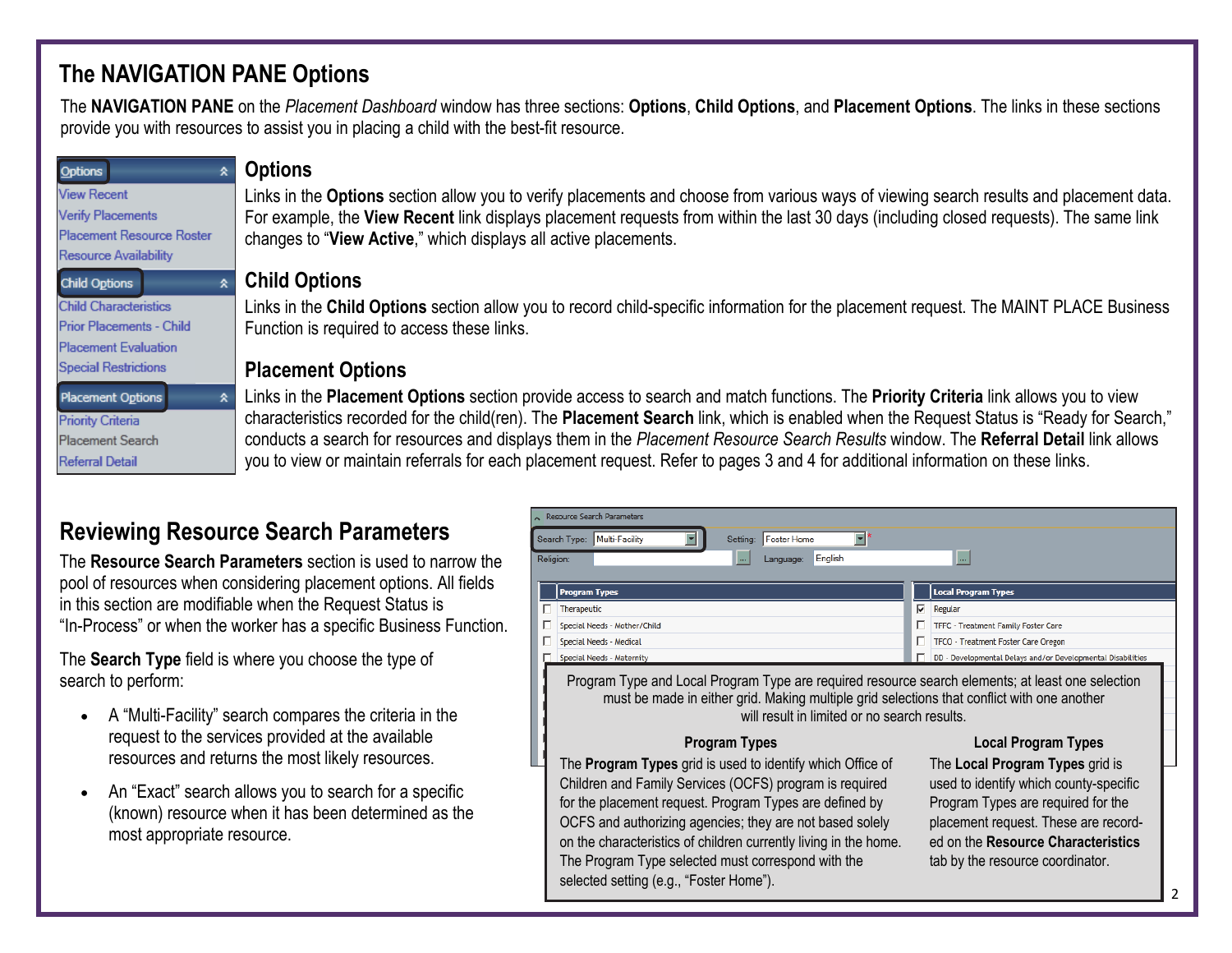## **Using the Placement Options Links**

As introduced on page 2, clicking the links in the **Placement Options** section of the **NAVIGATION PANE**  allows you to view information that is used in the search and match process.

## **Completing Priority Criteria**

The *Priority Criteria* window displays all characteristics recorded for the child(ren) and is used to designate those characteristics as either optional or required in the placement search. This window is required; it must be complete in order to conduct a placement search.

Each placement request has its own priority criteria record that is saved with the request, allowing workers to view the information as it was when the request was opened. Children that are in the case but not included in a particular request will not be included on the *Priority Criteria* window for that request.

Within the characteristics grid, a column displays for each child in the request. When a characteristic applies to a child, a "Y" displays for it in the child's column. For each characteristic that applies to the child, make sure the correct radio button—**Required** or **Optional**—is selected.

Once the window is complete, the **Priority Criteria Complete** checkbox at the bottom of the window must be selected and saved.

| 4                      |                 |                 | Priority Criteria - Hill, Jean - S: 25300853/C: 35300436                                    | <b>Print Screen</b>                                         |
|------------------------|-----------------|-----------------|---------------------------------------------------------------------------------------------|-------------------------------------------------------------|
|                        |                 |                 | Choose Required or Optional for selected characteristics to be used in the resource search. |                                                             |
| <b>NAVIGATION PANE</b> | <b>Required</b> | <b>Optional</b> | <b>Child Characteristics</b>                                                                | <b>Hill, William</b>                                        |
|                        | $\subset$       | $\circ$         | Aggression towards others                                                                   |                                                             |
|                        | C               | $\circ$         | Aggression towards property                                                                 |                                                             |
|                        | O               | $\bigcap$       | Bedwetting or encopresis                                                                    |                                                             |
|                        | O               | $\circ$         | Chronic medical condition                                                                   |                                                             |
|                        | C               | $\cap$          | Complex medication regimen                                                                  |                                                             |
|                        | $\cup$          | $\cap$          | Developmental disability                                                                    |                                                             |
|                        | C               | $\epsilon$      | Dietary restrictions                                                                        |                                                             |
|                        | C               | $\circ$         | Frequent appointments                                                                       | $\overline{\phantom{a}}$                                    |
|                        |                 |                 | ----                                                                                        | Priority Criteria Complete<br>Save & Close<br>Reset<br>Save |

#### **Updating the Request Status**

Once all information for the placement request is complete, the Request Status must be changed to "Ready for Search," which will enable the **Placement Search** link.

- In the **Placement Request Details** section, click the drop-down arrow for the **Request Status** field. *"In-Process," "Ready for Search," and "Withdrawn" display. "Searched" will display after a placement search has been completed.*
- 2 Select "Ready for Search." *The Placement Search link enables.*
- 3 Click the **Save** button.

| <b>Placement Request Details</b>                                                                       |   |               |            |    |                 |          |                       |                   |             |  |                  |
|--------------------------------------------------------------------------------------------------------|---|---------------|------------|----|-----------------|----------|-----------------------|-------------------|-------------|--|------------------|
| Children Needing Placement:                                                                            |   |               |            |    |                 |          |                       |                   |             |  |                  |
|                                                                                                        |   | <b>Name</b>   | <b>DOB</b> |    | Age   Sex   PID |          | <b>Street Address</b> | PO Box Apt   City |             |  | State   Zip Code |
|                                                                                                        |   | Hill, Ken     | 10/31/2015 | 4  | м               | 15301479 | 550 TEALL AVE         |                   | SYRACUSE NY |  | 13206-3547       |
|                                                                                                        | ⊽ | Hill, William | 12/23/2005 | 14 | M               | 15301478 | 550 TEALL AVE         |                   | SYRACUSE NY |  | 13206-3547       |
| $\Box$<br>⊪<br>Count $= 2$                                                                             |   |               |            |    |                 |          |                       |                   |             |  |                  |
| In-Process<br>$\checkmark$<br>01/22/2020<br>Request Status:<br>Requested Placement Date:<br>In-Process |   |               |            |    |                 |          |                       |                   |             |  |                  |
| Placement Worker Assigned:<br><b>Ready for Search</b><br>Withdrawn                                     |   |               |            |    |                 |          |                       |                   |             |  |                  |